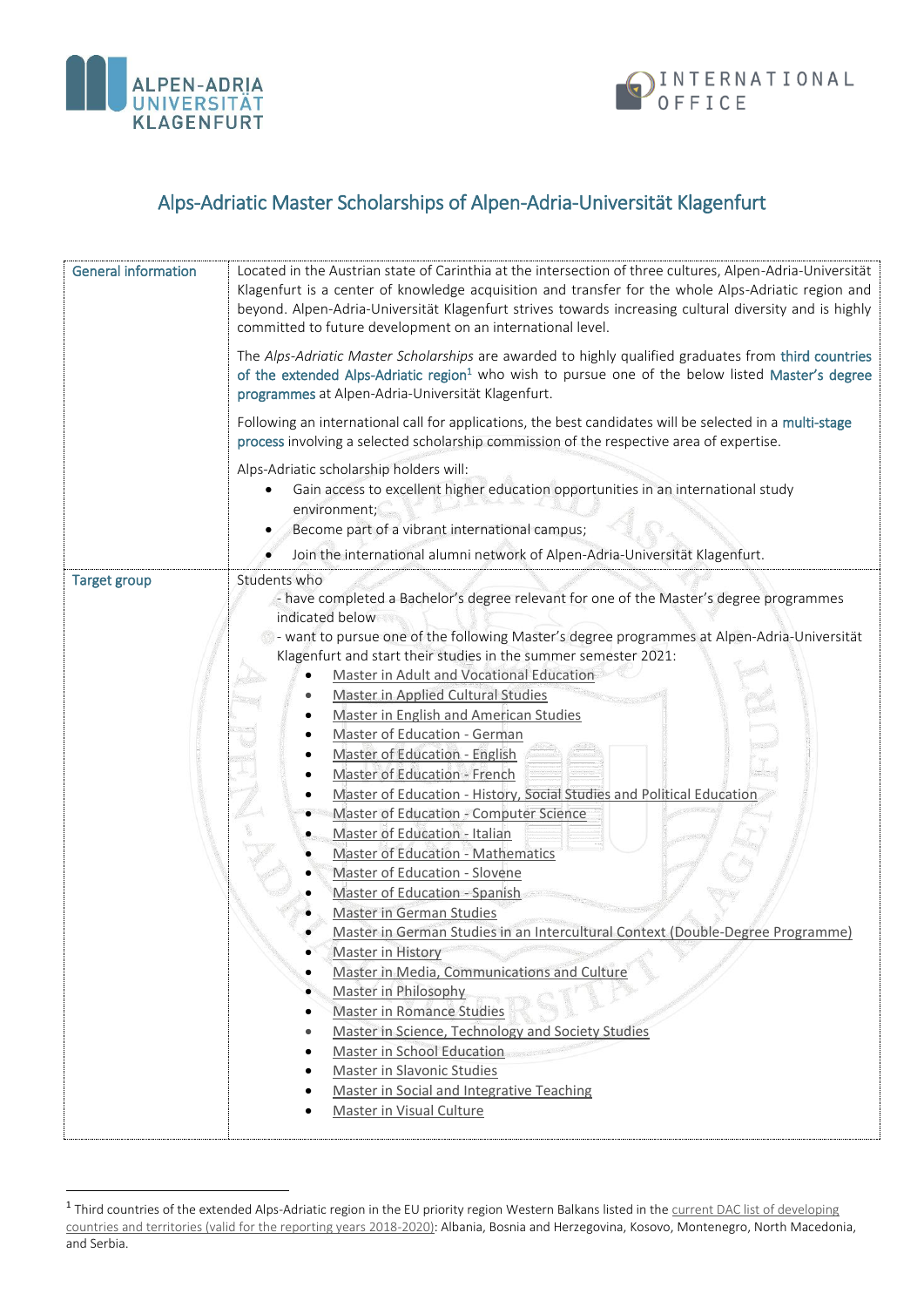



|                                                                                      | Applicants must meet the requirements for admission to the selected Master's degree programme at<br>Alpen-Adria-Universität Klagenfurt and must be able to prove that they have either very good German<br>or English language skills <sup>2</sup> (depending on the target study programme).                                                                                                                                                                                                                                                                                                                                                                                                                                                                                                                                                                                                                                                                                                                                         |
|--------------------------------------------------------------------------------------|---------------------------------------------------------------------------------------------------------------------------------------------------------------------------------------------------------------------------------------------------------------------------------------------------------------------------------------------------------------------------------------------------------------------------------------------------------------------------------------------------------------------------------------------------------------------------------------------------------------------------------------------------------------------------------------------------------------------------------------------------------------------------------------------------------------------------------------------------------------------------------------------------------------------------------------------------------------------------------------------------------------------------------------|
| Countries of origin                                                                  | Applicants must be citizens of one of the following third countries of the extended Alps-Adriatic region<br>(in the EU priority region Western Balkans):                                                                                                                                                                                                                                                                                                                                                                                                                                                                                                                                                                                                                                                                                                                                                                                                                                                                              |
|                                                                                      | Albania, Bosnia and Herzegovina, Kosovo, Montenegro, North Macedonia, and Serbia.                                                                                                                                                                                                                                                                                                                                                                                                                                                                                                                                                                                                                                                                                                                                                                                                                                                                                                                                                     |
|                                                                                      | The applicants' place of residence at the time of application must be in a country other than Austria.                                                                                                                                                                                                                                                                                                                                                                                                                                                                                                                                                                                                                                                                                                                                                                                                                                                                                                                                |
| <b>Target country</b>                                                                | Austria                                                                                                                                                                                                                                                                                                                                                                                                                                                                                                                                                                                                                                                                                                                                                                                                                                                                                                                                                                                                                               |
| Scholarship                                                                          | Monthly scholarship in the amount of EUR 650,- for the duration of 12 months (March 2021 to<br>February 2022)<br>One-time lump sum for travel costs: between EUR 135,- and EUR 235,-3<br>Scholarship holders will be exempted from paying tuition fees for a maximum of 5 semesters<br>in the case of proven academic performance.                                                                                                                                                                                                                                                                                                                                                                                                                                                                                                                                                                                                                                                                                                    |
|                                                                                      | Scholarship holders will receive assistance by the International Office of Alpen-Adria-Universität<br>Klagenfurt in applying for student health insurance in Austria. They can also attend a German semester<br>course at a reduced fee.                                                                                                                                                                                                                                                                                                                                                                                                                                                                                                                                                                                                                                                                                                                                                                                              |
| Authority awarding the<br>scholarship                                                | Alpen-Adria-Universität Klagenfurt in cooperation with sponsors                                                                                                                                                                                                                                                                                                                                                                                                                                                                                                                                                                                                                                                                                                                                                                                                                                                                                                                                                                       |
| Closing date for<br>scholarship applications<br>Scholarship application<br>procedure | 15.07.2020.                                                                                                                                                                                                                                                                                                                                                                                                                                                                                                                                                                                                                                                                                                                                                                                                                                                                                                                                                                                                                           |
|                                                                                      | The application for the scholarship must contain the following documents:                                                                                                                                                                                                                                                                                                                                                                                                                                                                                                                                                                                                                                                                                                                                                                                                                                                                                                                                                             |
|                                                                                      | Convincing letter of application in German or English, depending on the language of<br>instruction of the selected Master's degree programme (cover letter including a letter of<br>motivation)<br>Curriculum vitae in German or English, depending on the language of instruction of the<br>selected Master's degree programme<br>Completed application form for admission to the selected Master's degree programme at<br>Alpen-Adria-Universität Klagenfurt<br><b>Transcript of records</b><br>Scan of passport (data page with name and photo)<br>Two letters of recommendation by university lecturers/professors from the university at<br>which the Bachelor's degree programme is being pursued/was earned with attached<br>translation into German or English (stamped by the faculty/department)<br>The complete application documents for the scholarship must be submitted electronically to<br>alpenadria.grants@aau.at by 15.07.2020.<br>Please note that incomplete applications will not be taken into consideration. |
| Selection procedure                                                                  | The selection procedure consists of the following phases:                                                                                                                                                                                                                                                                                                                                                                                                                                                                                                                                                                                                                                                                                                                                                                                                                                                                                                                                                                             |
|                                                                                      | (1) Verification of formal requirements<br>(2) Evaluation of the applications by a scholarship commission<br>(3) Skype interview<br>(4) Granting of scholarship                                                                                                                                                                                                                                                                                                                                                                                                                                                                                                                                                                                                                                                                                                                                                                                                                                                                       |
|                                                                                      | Please note: The scholarship can be awarded only in combination with the admission to one of the<br>above listed degree programmes at Alpen-Adria-Universität Klagenfurt and stated in the application<br>for admission form. The formal fulfilment of all application requirements does not imply any legal<br>entitlement to financial support. Funding will be awarded on the basis of competition and available<br>funds.                                                                                                                                                                                                                                                                                                                                                                                                                                                                                                                                                                                                         |

<sup>&</sup>lt;sup>2</sup> At least B2 or C1 according to the [Common European Framework of Reference for Languages](https://www.coe.int/en/web/common-european-framework-reference-languages/table-1-cefr-3.3-common-reference-levels-global-scale) and to the selected study programme. Information on accepted certificates is available [here.](https://www.aau.at/wp-content/uploads/2019/05/proof-of-required-language-skills-for-admission.pdf)

 $\overline{a}$ 

<sup>&</sup>lt;sup>3</sup> Depending on the country of origin